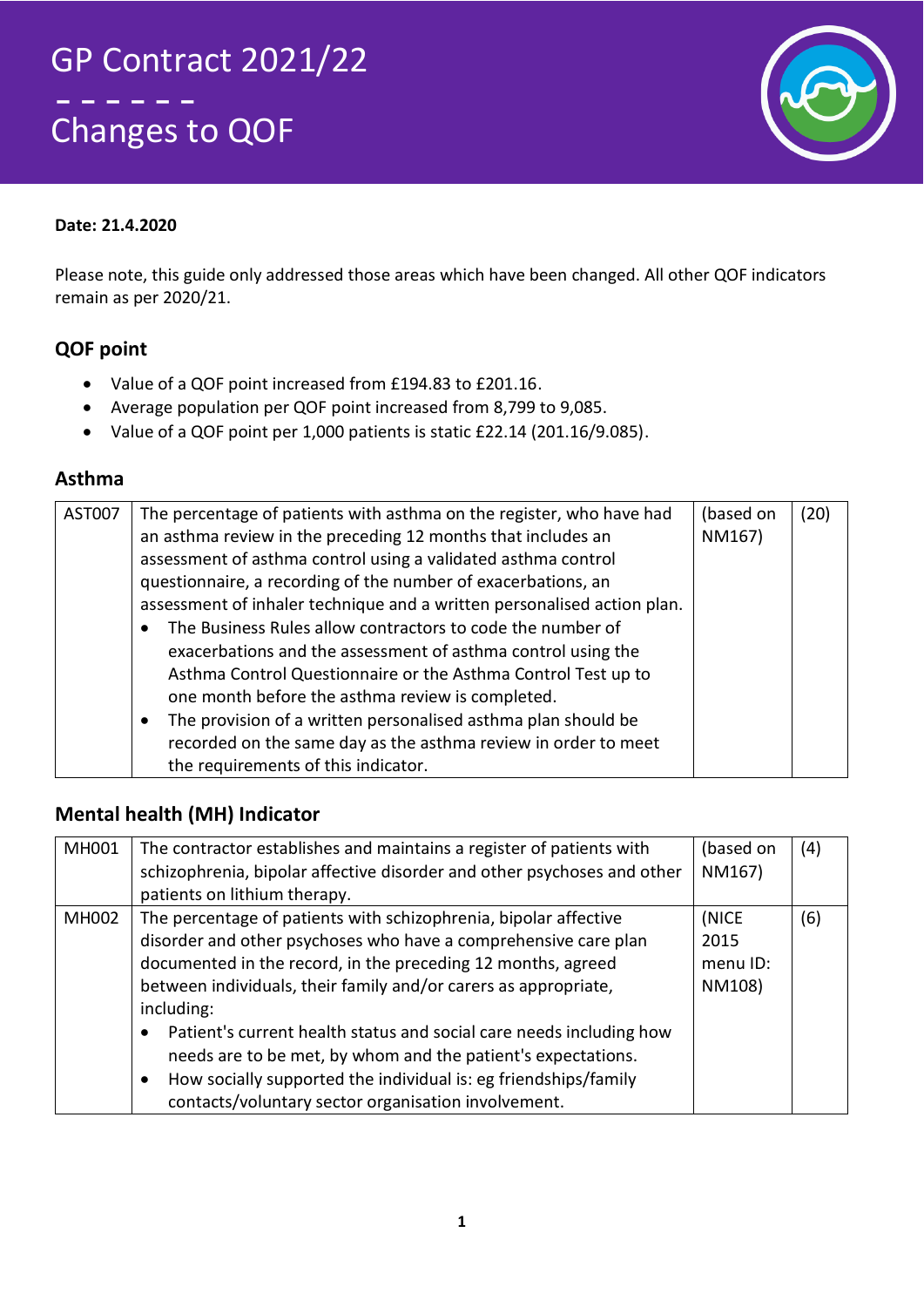

| <b>MH002</b><br>(Cont.) | Co-ordination arrangements with secondary care and/or mental<br>$\bullet$<br>health services and a summary of what services are actually being<br>received.<br>Occupational status - for people being supported by secondary<br>$\bullet$<br>mental health services in England, there is a 65% employment gap<br>compared with the general population. Studies show a clear<br>interest in work and employment activities among users of mental<br>health services with up to 90 per cent wishing to go into or back to<br>work.<br>'Early warning signs' from the patient's perspective that may<br>indicate a possible relapse. Many patients may already be aware of<br>their early warning signs (or relapse signature) but it is important<br>for the primary care team to also be aware of noticeable changes in |                                     |     |
|-------------------------|------------------------------------------------------------------------------------------------------------------------------------------------------------------------------------------------------------------------------------------------------------------------------------------------------------------------------------------------------------------------------------------------------------------------------------------------------------------------------------------------------------------------------------------------------------------------------------------------------------------------------------------------------------------------------------------------------------------------------------------------------------------------------------------------------------------------|-------------------------------------|-----|
|                         | thoughts, perceptions, feelings and behaviours leading up to their<br>most recent episode of illness as well as any events the patient<br>thinks may have acted as triggers.<br>The patient's preferred course of action (discussed when well) in<br>$\bullet$<br>the event of a clinical relapse, including who to contact and wishes                                                                                                                                                                                                                                                                                                                                                                                                                                                                                 |                                     |     |
|                         | around medication.                                                                                                                                                                                                                                                                                                                                                                                                                                                                                                                                                                                                                                                                                                                                                                                                     |                                     |     |
| MH003                   | The percentage of patients with schizophrenia, bipolar affective<br>disorder and other psychoses who have a record of blood pressure in<br>the preceding 12 months.                                                                                                                                                                                                                                                                                                                                                                                                                                                                                                                                                                                                                                                    | (based on<br>NM17)                  | (4) |
| <b>MH006</b>            | The percentage of patients with schizophrenia, bipolar affective<br>disorder and other psychoses who have a record of BMI in the<br>preceding 12 months.                                                                                                                                                                                                                                                                                                                                                                                                                                                                                                                                                                                                                                                               | (based on<br>NM16)                  | (4) |
| <b>MH007</b>            | The percentage of patients with schizophrenia, bipolar affective<br>disorder and other psychoses who have a record of alcohol<br>consumption in the preceding 12 months.                                                                                                                                                                                                                                                                                                                                                                                                                                                                                                                                                                                                                                               | (based on<br>NM15)                  | (4) |
| MH011                   | The percentage of patients with schizophrenia, bipolar affective<br>disorder and other psychoses who have a record of a lipid profile in the<br>preceding 12 months (in those patients currently prescribed<br>antipsychotics, and/or who have pre-existing cardiovascular conditions,<br>and/or smoke, and/or are overweight [BMI of ≥23 kg/m2 or ≥25 kg/m2<br>if ethnicity is recorded as White]) or preceding 24 months for all other<br>patients.                                                                                                                                                                                                                                                                                                                                                                  | (based on<br>NM129)                 | (8) |
| MH012                   | The percentage of patients with schizophrenia, bipolar affective<br>disorder and other psychoses who have a record of blood glucose or<br>HbA1c in the preceding 12 months.                                                                                                                                                                                                                                                                                                                                                                                                                                                                                                                                                                                                                                            | (NICE<br>2015<br>menu ID:<br>NM130) | (8) |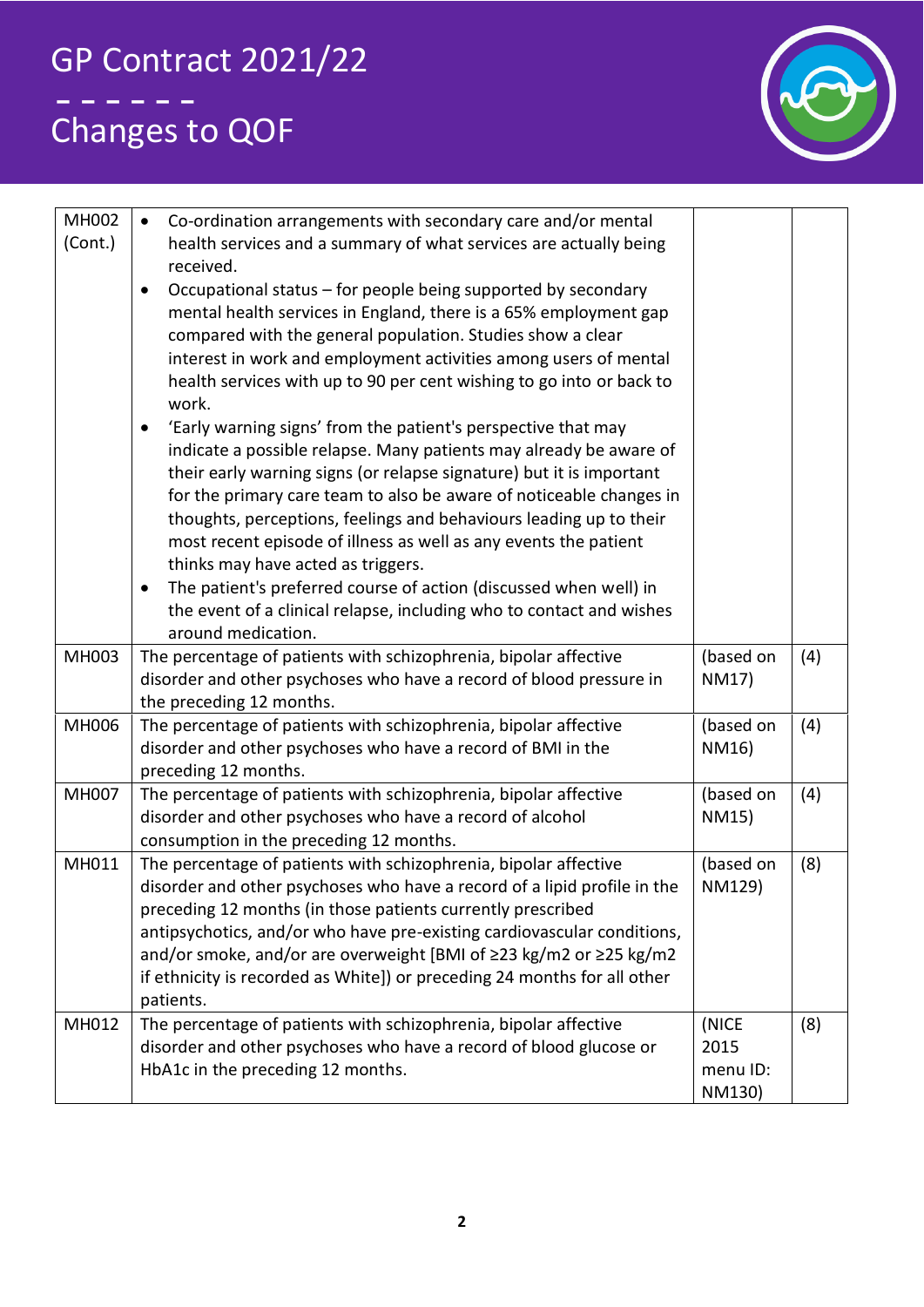

## **Cancer (CAN)**

| <b>CAN001</b> | The contractor establishes and maintains a register of all cancer<br>patients defined as a 'register of patients with a diagnosis of cancer<br>excluding non-melanotic skin cancers diagnosed on or after 1 April<br>$2003'$ .       |                                     | (5) |
|---------------|--------------------------------------------------------------------------------------------------------------------------------------------------------------------------------------------------------------------------------------|-------------------------------------|-----|
| <b>CAN004</b> | The percentage of patients with cancer, diagnosed within the<br>preceding 24 months, who have a patient Cancer Care Review using a<br>structured template recorded as occurring within 12 months of the<br>date of diagnosis.        | (NICE<br>menu<br>2020 ID:<br>NM205) | (6) |
| CAN005        | The percentage of patients with cancer, diagnosed within the<br>preceding 12 months, who have had the opportunity for a discussion<br>and been informed of the support available from primary care, within 3<br>months of diagnosis. | (based on<br>NM204)                 | (2) |

## **Vaccination and immunisations (VI)**

| VI001 | The percentage of babies who reached 8 months old in the preceding     | (NICE     | (18) |
|-------|------------------------------------------------------------------------|-----------|------|
|       | 12 months, who have received at least 3 doses of a diphtheria, tetanus | 2020      |      |
|       | and pertussis containing vaccine before the age of 8 months.           | menu ID:  |      |
|       |                                                                        | NM197)    |      |
| VI002 | The percentage of children who reached 18 months old in the            | (NICE     | (18) |
|       | preceding 12 months, who have received at least 1 dose of MMR          | 2020      |      |
|       | between the ages of 12 and 18 months.                                  | menu ID:  |      |
|       |                                                                        | NM198)    |      |
| VI003 | The percentage of children who reached 5 years old in the preceding 12 | (NICE     | (18) |
|       | months, who have received a reinforcing dose of DTaP/IPV and at least  | 2020      |      |
|       | 2 doses of MMR between the ages of 1 and 5 years.                      | menu ID:  |      |
|       |                                                                        | NM199)    |      |
| VI004 | The percentage of patients who reached 80 years old in the preceding   | (based on | (10) |
|       | 12 months, who have received a shingles vaccine between the ages of    | NM201)    |      |
|       | 70 and 79 years.                                                       |           |      |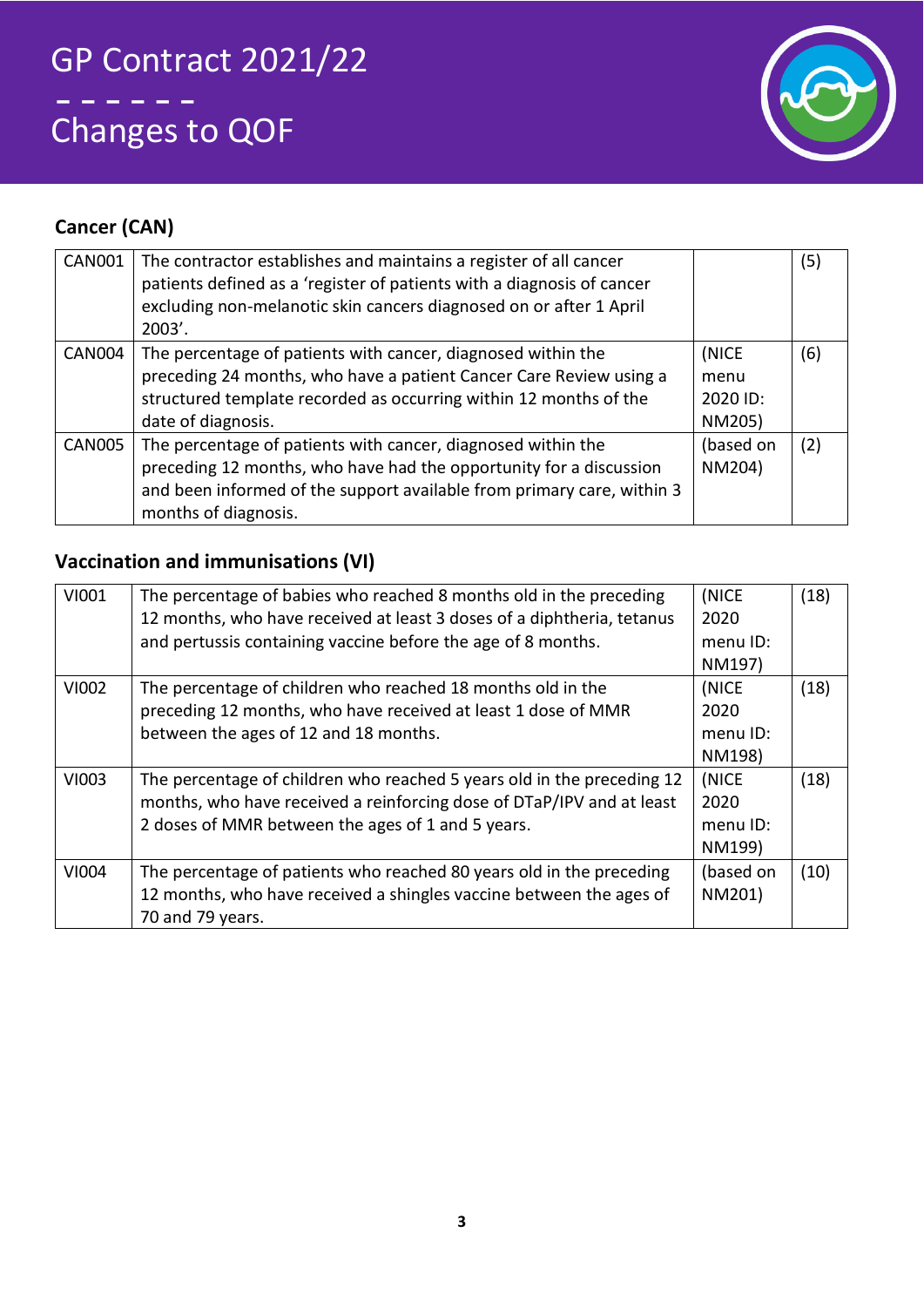

## **Quality Improvement (QI) domain**

*These are significant areas of work and practices will need to commence this at the beginning of the financial year.*

### **Early cancer diagnosis**

NHS England have provided [full details of the revised QOF QI requirements for 21/22.](https://www.england.nhs.uk/wp-content/uploads/2021/03/B0456-update-on-quality-outcomes-framework-changes-for-21-22-.pdf) Key points include:

- Practices need to complete the [national reporting template](https://www.lmc.org.uk/visageimages/Covid-19/10.%20QOF-QI-Reporting-Template-Final%20Cancer-2020-21.docx) and share this with their PCN.
- QI should focus on the following four areas (revised in light of Covid in September 2020):
	- o Restoring cervical screening uptake to pre-Covid levels.
	- o Building public confidence that general practice and other healthcare settings can be accessed safely.
	- $\circ$  Returning referrals to pre-Covid levels, improving the quality of referrals; and awareness of referral and testing pathways.
	- o Having robust and consistent systems in place for [safety netting.](https://vepimg.b8cdn.com/uploads/vjfnew/1644/content/docs/1604065721covid-safety-netting-guide-for-gps-and-practices-oct-2020-pdf1604065721.pdf)

Further support with these modules is available on the [Cancer Research UK website.](https://www.cancerresearchuk.org/health-professional/learning-and-support/resources/gp-contract-guide/working-on-the-qof) Macmillan have also published a very helpful primary care toolkit to support practices with both [early cancer diagnosis](https://www.macmillan.org.uk/_images/supporting-early-cancer-diagnosis_tcm9-357844.pdf) and improving [cancer screening uptake.](https://www.macmillan.org.uk/_images/cancer-screening_tcm9-357843.pdf)

| QIECD005 | The contractor can demonstrate continuous quality improvement activity focused                | (27) |
|----------|-----------------------------------------------------------------------------------------------|------|
|          | on early cancer diagnosis as specified in the QOF guidance.                                   |      |
|          | QIECD006   The contractor has participated in network activity to regularly share and discuss | (10) |
|          | learning from quality improvement activity focused on early cancer diagnosis as               |      |
|          | specified in the QOF guidance. This would usually include participating in a                  |      |
|          | minimum of two peer review meetings.                                                          |      |

### **Care of people with learning disabilities (LD)**

The main aims of the QOF QI module are:

- 1. Improve the accuracy of the GP register by increasing the identification and coding of people of all ages with learning difficulties. Further guidance from NHS England is [available here.](https://www.england.nhs.uk/wp-content/uploads/2019/10/improving-identification-of-people-with-a-learning-disability-guidance-for-general-practice.pdf)
- 2. Increase uptake of annual health checks. Further guidance is available on the [RCGP website.](https://www.rcgp.org.uk/clinical-and-research/resources/toolkits/health-check-toolkit.aspx)
- 3. Optimisation of medications in line with the STOMP initiative, with a focus on appropriate prescribing of antipsychotics. Further guidance is [available here.](https://www.england.nhs.uk/learning-disabilities/improving-health/stomp/)
- 4. Recording the need for and type of reasonable adjustments required. Further guidance from NHS Digital is [available here.](https://digital.nhs.uk/services/reasonable-adjustment-flag)
- 5. Consideration of the use of wider support with community LD services and social prescribers.

The 5 steps practices and networks need to take are:

- 1. Identify areas for improvement by assessing the current quality of care.
- 2. Create an improvement plan.
- 3. Implement the plan.
- 4. GP network peer review meetings.
- 5. Reporting and verification including completing the QI monitoring template.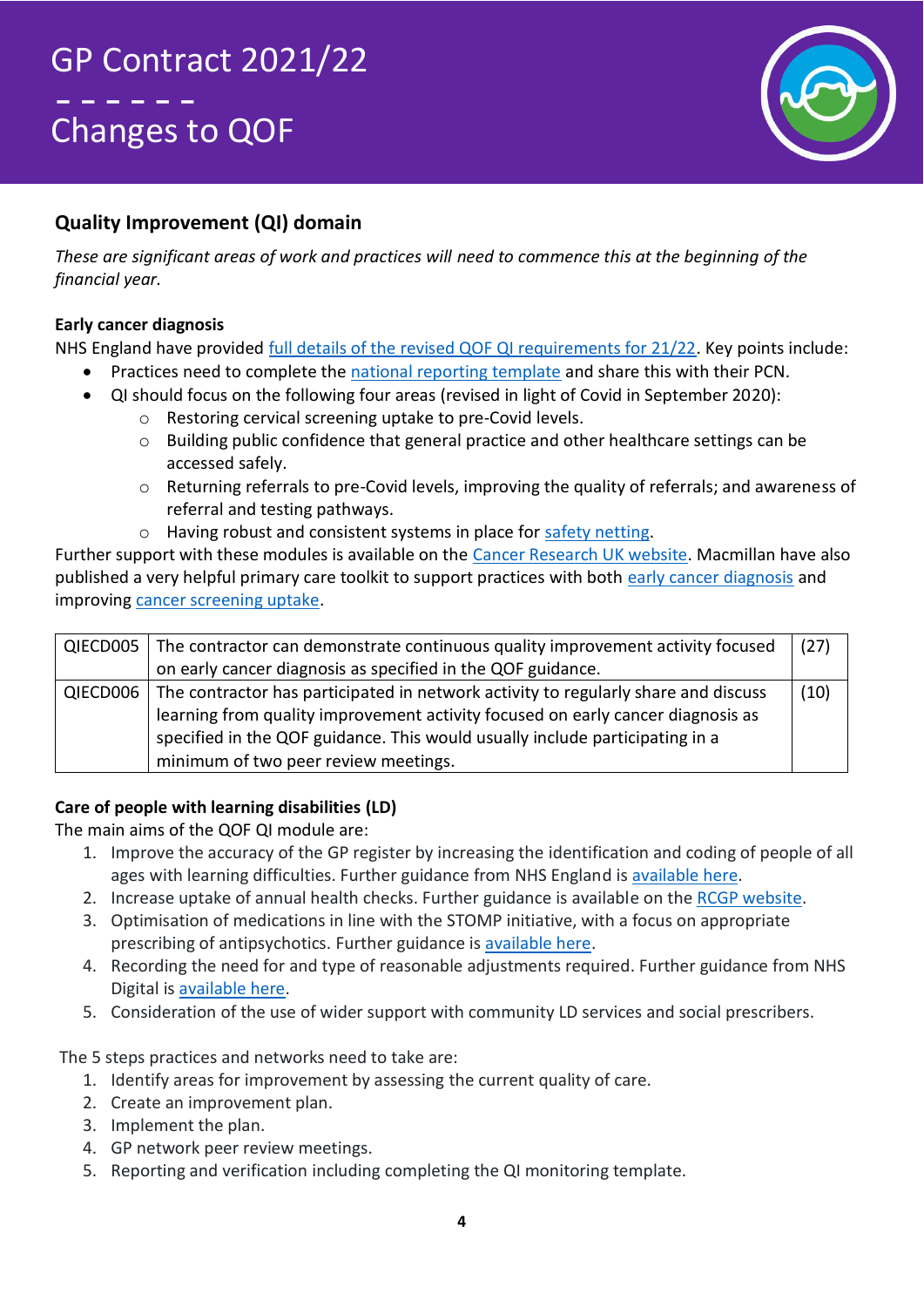

| QILD007 | The contractor can demonstrate continuous quality improvement activity focused     | (27) |
|---------|------------------------------------------------------------------------------------|------|
|         | on care of patients with a learning disability as specified in the QOF guidance.   |      |
| QILD008 | The contractor has participated in network activity to regularly share and discuss | (10) |
|         | learning from quality improvement activity focused on the care of patients with a  |      |
|         | learning disability as specified in the QOF guidance. This would usually include   |      |
|         | participating in a minimum of two network peer review meetings.                    |      |

### **Indicators no longer in QOF (INLIQ)**

There are no changes to the INLIQ extraction from 1 April 2021. The indicators included in INLIQ in 2021/22 are detailed below.

| <b>CHD003</b> | The percentage of patients with coronary heart disease whose last measured cholesterol<br>(measured in the preceding 12 months) is 5 mmol/l or less. |
|---------------|------------------------------------------------------------------------------------------------------------------------------------------------------|
| <b>CKD002</b> | The percentage of patients on the CKD register in whom the last blood pressure reading                                                               |
|               | (measured in the preceding 12 months) is 140/85 mmHg or less.                                                                                        |
| CKD004        | The percentage of patients on the CKD register whose notes have a record of a urine                                                                  |
|               | albumin: creatinine ratio (or protein: creatinine ratio) test in the preceding 12 months.                                                            |
| <b>NM84</b>   | The percentage of patients on the CKD register with hypertension and proteinuria who                                                                 |
|               | are currently treated with renin-angiotensin system antagonists.                                                                                     |
| CVD-          | The percentage of patients diagnosed with hypertension (diagnosed after or on 1 April                                                                |
| PP002         | 2009) who are given lifestyle advice in the preceding 12 months for: smoking cessation,                                                              |
|               | safe alcohol consumption and healthy diet.                                                                                                           |
| <b>DM005</b>  | The percentage of patients with diabetes, on the register, who have a record of an                                                                   |
|               | albumin: creatinine ratio test in the preceding 12 months.                                                                                           |
| DM011         | The percentage of patients with diabetes, on the register, who have a record of retinal                                                              |
|               | screening in the preceding 12 months.                                                                                                                |
| EP002         | The percentage of patients 18 or over on drug treatment for epilepsy who have been                                                                   |
|               | seizure free for the last 12 months recorded in the preceding 12 months.                                                                             |
| EP003         | The percentage of women aged 18 or over and who have not attained the age of 55 who                                                                  |
|               | are taking antiepileptic drugs who have a record of information and counselling about                                                                |
|               | contraception, conception and pregnancy in the preceding 12 months.                                                                                  |
| LD002         | The percentage of patients on the learning disability register with Down's syndrome aged                                                             |
|               | 18 or over who have a record of blood TSH in the preceding 12 months.                                                                                |
| MH004         | The percentage of patients aged 40 or over with schizophrenia, bipolar affective disorder                                                            |
|               | and other psychoses who have a record of total cholesterol: HDL ratio in the preceding 12                                                            |
|               | months.                                                                                                                                              |
| <b>MH005</b>  | The percentage of patients aged 40 or over with schizophrenia, bipolar affective disorder                                                            |
|               | and other psychoses who have a record of blood glucose or HbA1c in the preceding 12                                                                  |
|               | months.                                                                                                                                              |